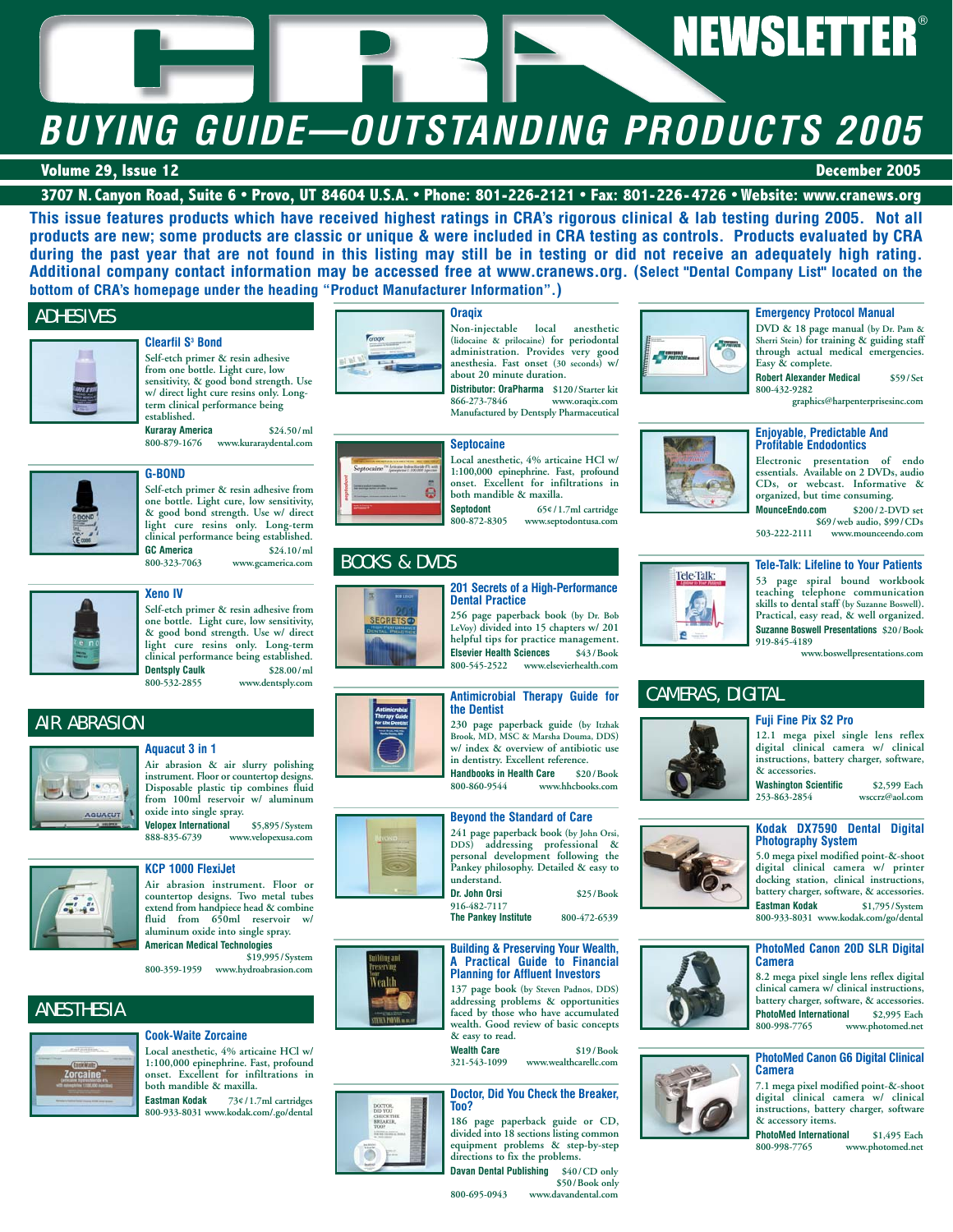# **CEMENTS**



**Da Vinci Cementation System Resin cement based on Insure Resin Cement chemistry has 4 veneer whitening colors, & clear, A2 & A3.5. Requires separate adhesive. Cosmedent** \$30.05/ml<br>800-621-6729 www.cosmedent.com **800-621-6729 www.cosmedent.com**



# **Flexi-Flow Auto & Flexi-Flow Auto E**

**Resin cement for pre-fabricated post cementation. Auto is grey color. Auto E is shade A2. Set time (5 min) was long for some.**

# **Essential Dental Systems**

**\$17.99/ml (Auto) \$19.06/ml (Auto E) 800-223-5394 www.edsdental.com**





**Resin cement w/ built-in self-etch primer, dual cure, dispensed directly from dual barrel syringe w/ automix tip. 5 colors & low sensitivity. Kerr** \$15.37/ml<br>800-537-7123 www.kerrdental.com **800-537-7123 www.kerrdental.com**

CORE BUILDUPS



# **Flowable core buildup material in 3 colors (white, A2, blue). Dual cure &**

**Cosmecore**

**dispensed through automix tips. Separate adhesive required. Cosmedent** \$5.29/ml<br>800-621-6729 www.cosmedent.com **800-621-6729 www.cosmedent.com**

# **MultiCore Flow**

**Flowable core buildup material in 3 colors (light, medium, blue). Dual cure, & dispensed through automix tips. Excite DSE adhesive included.**<br>**Ivoclar Vivadent** \$6.17/ml **Ivoclar Vivadent** 

**800-533-6825 www.ivoclarvivadent.us.com**



# **Multicore HB**

**Heavy body core buildup material in 3 colors (light, medium, blue). Dual cure, base & catalyst are hand mixed. Excite DSE adhesive included. Ivoclar Vivadent \$27.67/ml 800-533-6825**

**www.ivoclarvivadent.us.com**



# **Ti-Core Auto E**

**Flowable core buildup material, shade A2, dual cure, & dispensed through automix tips. Separate adhesive required. Essential Dental Systems \$10.33/ml 800-223-5394 www.edsdental.com**

# DENTAL UNIT WATER



# **A-dec ICX**

**Independent water system treatment. Continuous chemical disinfection dispensed by individually wrapped tablet containing sodium percarbonate, cationic surfactants, & silver nitrate. A-dec \$31/50 tablets (0.7L bottle) (\$327 yearly per op\*) 800-547-1883 www.a-dec.com**



### **CRA tested as independent water system treatment. Continuous use of liquid chemical disinfectant containing silver placed in independent water bottle. American Biotech \$25/16oz bottle**

**(\$321 yearly per op\*) 800-605-1541 www.amsilver.com**

# **DP40**

**Independent water system treatment. Continuous chemical disinfection w/ elemental iodine dispensed through water pickup tube on each unit. DentaPure \$80/Tube**

**(\$410 yearly per op\*)**

**Municipal water system treatment. Continuous filtration, UV disinfection, deionization, & chemical disinfection** with silver. Recommend for 5+ ops.<br>**Sterisil** \$4.999/System **Sterisil \$4,999/System (\$1,199 yearly per 1–10 ops\*) 877-755-7873 www.sterisil.com**

**Independent water system treatment. Continuous chemical disinfection w/ silver dispensed through water pickup Sterisil \$79/Tube (\$409 yearly per op\*)**

# **PureTube Plus**

**Municipal water system treatment. Continuous filtration, deionization, & chemical disinfection with silver. Recommended for 1 op. Sterisil \$90/Unit for soft water** 

**(\$360 yearly per op\*) 877-755-7873 www.sterisil.com**

# **VistaClear**



**Continuous filtration & contact disinfection. Recommended for 1 or up Vista Research \$687/1 op (\$147 yearly per op\*) \$4,297/7 ops** 

**(\$81 yearly per op\*) 866-559-2837 www.vistaclear.com**

**\* Yearly per op cost based on: 200 work days/year, 1400ml distilled water/day, \$1.25/gallon distilled water.**

# **DESENSITIZERS**

 $M_{\overline{p}^{\text{res}}}$ 

**Admira Protect SD Desensitizing ormocer varnish w/ fluoride in unit dose package for Class 5 desensitization. Light-cured varnish containing Bis-GMA, BHT & HEMA.**<br>Voca \$1.40/0.06ml pack **Voco \$1.40/0.06ml pack 888-658-2584 www.voco.com**

# **Microprime G**



**800-827-7940 www.danvillematerials.com**

# **DIAGNOSTICS**



# **ViziLite Plus**

**Visual screening test w/ blue marking system for oral abnormalities/ cancer. Non-invasive & immediate, but strong taste & no pathology report. Zila Pharmaceuticals** \$19.95/Test<br>866-945-2776 www.vizilite.com **866-945-2776 www.vizilite.com**

# **DIAMONDS**





**Pack of 5 diamond rotary instruments w/ unique diamond pattern. Provided fast, smooth cut.**

**Garrison Dental Solutions \$9.85 Each 888-437-0032 www.garrisondental.com**

# **Magic Touch Diamonds**

**Diamond in 8 shapes that cut zirconia & alumina smoother & faster, & require fewer instruments for the process compared to conventional diamonds. Strauss Diamond 800-982-9641 www.straussdiamond.com**

### **Microdia Kit**



**Meisinger USA** \$5.63/Diamond<br>866-634-7464 www.meisingerusa.com **866-634-7464 www.meisingerusa.com**

# ENDODONTICS



# **Liberator NiTi Endodontic Files Rotary NiTi files w/ straight**

**flutes to eliminate self-thread & noncutting tip (designed by Dr. Jim Roane) to minimize ledging & transportation. Three 0.08 & seven 0.02 taper tips. Miltex** \$6.16/File<br>866-854-8300 www.miltex.com **866-854-8300 www.miltex.com**

### **NaviTip FX**



**canal & scrubbing of canal walls. Does Ultradent Products** \$1.50 Each<br>800-552-5512 www.ultradent.com **800-552-5512 www.ultradent.com**

# **FIBERS**



**Uni-directional bundles of bi-directional woven fiberglass pre-impregnated w/ light cure resin. Adapts well to tooth orientation & spacing. Distributor: Benco \$228/Ortho kit 800-462-3626 \$246/Perio kit** 

**800-462-3626 \$246/Perio kit www.benco.com**

**Manufactured by StickTech +358-248-082-500** 

# FINISHERS / POLISHERS

**DiaShine Fine Abrasive Diamond paste to accomplish final polish of adjusted porcelain applied w/ Soft Latch Brush (12mm).**

**VH Technologies \$42.95/3g abrasive 888-628-8300 www.vhtechnologies.com**





# **ASAP-AGX-32**



**PureTube BR90**

tube on each unit.<br>Sterisil **877-755-7873 www.sterisil.com**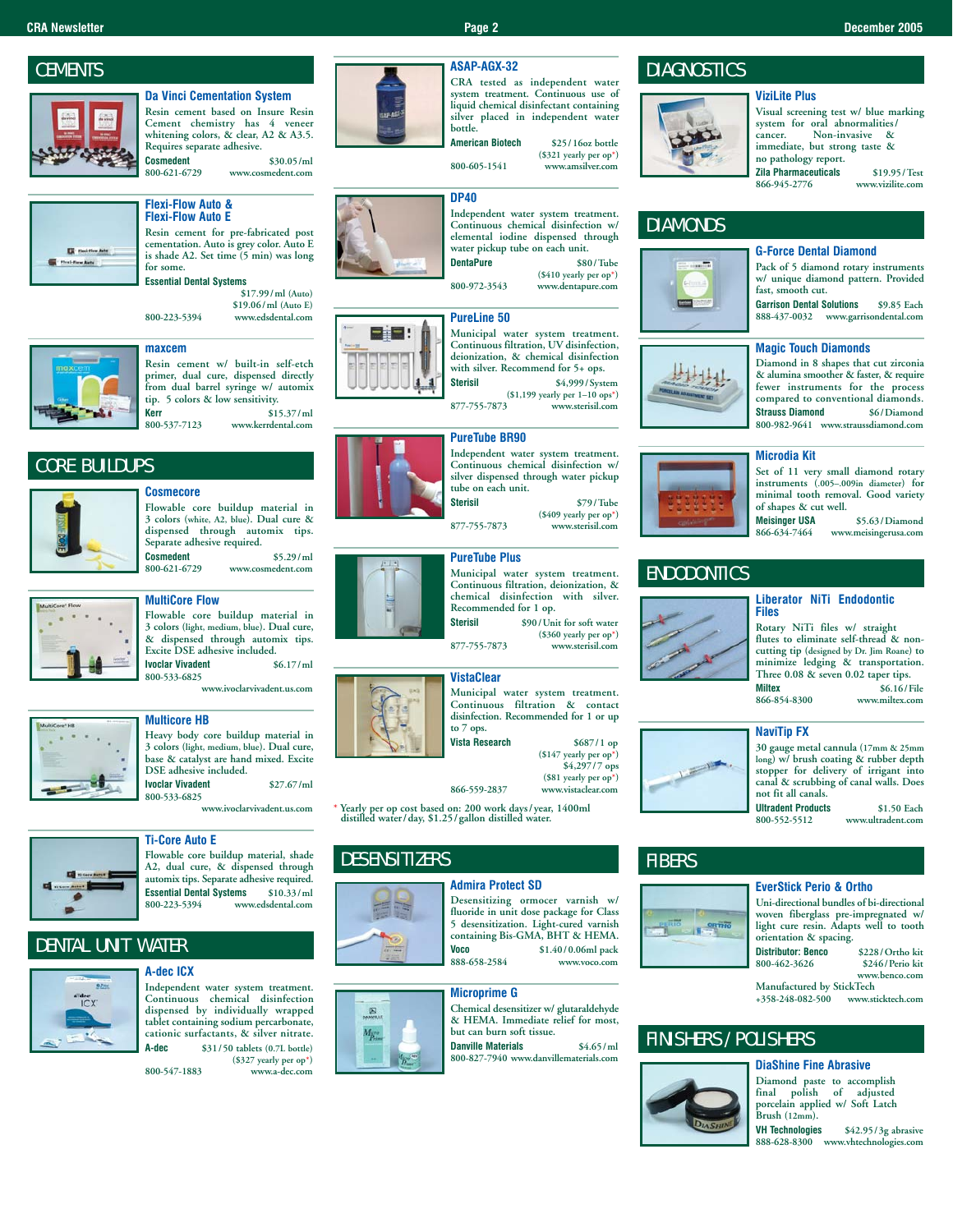# **Dialite**

**Porcelain polishing points, cups & disks in 3 grits. Achieves initial polish of adjusted porcelain. Final finish accomplished w/ DiaShine.**

**Brasseler USA** \$11.29/Instrument<br>800-841-4522 www.brasselerusa.com **800-841-4522 www.brasselerusa.com**

# **Luminescence Plus**

**Diamond paste (1um particles) w/ potassium nitrate, dispensed from screw syringe & applied w/ felt-tip or brush. Excellent final polish of composite, ceramic, precious metal, & amalgam. Premier Dental Products** \$35/3g syringe<br>888-773-6872 www.premusa.com **888-773-6872 www.premusa.com**



### **NTI Serrated Diamond Finishing Strips Strips are diamond coated on 1 side for**

**finishing, w/ a 40mm diamond-free center section. Serrated on 1 edge for separating. 3 grits available.**

**Axis Dental** \$6/Strip<br>800-355-5063 www.axisdental.com **800-355-5063 www.axisdental.com**

### **Soft Latch Brush, 12mm**



**Soft latch brush with short bristles used to apply DiaShine Fine Abrasive to accomplish excellent final polish of adjusted porcelain. VH Technologies \$1.83/Brush**

**888-628-8300 www.vhtechnologies.com**



# **Topex Composite Polishing Paste Intraoral polishing paste w/corundum powder (3um particles) & xylitol. Syringe dispensed. Polishes composite, castings**

**& amalgam well. Pleasant flavor. Sultan Health Care**<br>800-637-8582 w **800-637-8582 www.sultandental.com**

# **HANDCARE**



# **Avagard D**

**Waterless antimicrobial hand rub (61% ethyl alcohol wt/wt) w/ moisturizers.** pump bottle. **Conditioned hands & no odor. 3M ESPE** 63¢/oz<br>800-634-2249 www.3mespe.com **800-634-2249 www.3mespe.com**





**Henry Schein** \$7/3.33 oz tube<br>800-372-4346 www.henryschein.com **800-372-4346 www.henryschein.com**

# IMPLANT ACCESSORIES



**Feuer Abutment Holder Fine hand instrument to hold tiny implant & abutment components securely. Available with or w/ out locking** mechanism.<br>**H & H Comnany** \$105 not locking **\$115 locking**

**800-491-9989 www.hhco.net**



**Lasner-Swirsky Implant Forceps Fine hand instrument to hold tiny implant & abutment components securely w/ auto grip & locking mechanism design. Practicon** \$129 Each<br>800-959-9505 www.practicon.com **800-959-9505 www.practicon.com**



# **(check w/ implant company on use w/ their system). Attachments International** \$2/ml<br>800-999-3003 www.attachments.com **800-999-3003 www.attachments.com**

**Thread sealing/locking compound**

# **Premier Implant Cement**

**Omni-Bond**

**Resin provisional cement. Self cure, automix dispensing, & eugenol free. Easy to use & cleanup, but requires separate water-based lube on implant. Premier Dental Products** \$9.92/ml<br>888-773-6872 www.premusa.com **888-773-6872 www.premusa.com**

### **Shadow Metal Locator**

Metal Locat **mucosa & bone.**

**800-565-3559 www.simplerimplants.com**



**\$150/Insert 305-466-5681 www.tonyriso.com**

# IMPRESSIONS



**VPS impression material dispensed from dual barrel syringe & automix tip. Fast setting (2 min), contrasting**

**colors & accurate. Danville Materials 30¢/ml 800-827-7940 www.danvillematerials.com**



**Polyether impression material w/ fast set (1 min working time, 3 min intraoral set time), better flavor (mint), & Pentamix 2 packaging of medium & heavy body** materials.<br>**3M ESPE** 

**3M ESPE 41¢–49¢/ml**

**www.3mespe.com/impregumsoft**

# **O-Bite**

**800-634-2249**



**VPS bite registration material w/ high final hardness & 1.5 min intraoral set time. Dispensed from 50ml cartridge w/ automix tips.**

**Zenith Dental/DMG** 48¢/ml<br>800-662-6383 www.zenithdental.com **800-662-6383 www.zenithdental.com**



**VPS & Polyether combination impression material for hydrophillic properties & dimensional stability. Detailed, rigid, & favorable setting time. GC America**  $41¢$ /ml<br>800-323-7063 www.gcamerica.com **800-323-7063 www.gcamerica.com**

# INFECTION CONTROL



**Dynamic Disposables Eyewear Protective eyewear for staff & patients w/ large, disposable, lightweight lenses & side shields in clear, smoke, & amber. Child & adult size reusable frames. Palmero Health Care**

**\$27/10 frames & 20 lenses 800-344-6424 www.palmerohealth.com**



# **en Motion Automated Touchless Dispenser**

**Touchless paper towel dispenser w/ adjustments for sheet length, delay between dispensing & sensor range. Dispenser is large.**

**Dental Health Products \$49.95 Each \$69.95/Case of 6 paper rolls**<br>800-626-2163 www.dhpi.net **800-626-2163 www.dhpi.net**



**Bifocal safety eyewear w/ 5 magnification options (1.0, 1.5, 2.0, 2.5, & 3.0). Plastic frames, scratch-resistant polycarbonate lenses, & side shields. Vision USA \$16/Sport**

**\$20/Wizard 800-257-5782 www.visionusa.biz**

### **Tech-Specs Bifocal Safety Eyewear Polycarbonate eyewear w/ 5 magnification**

**options (1.0, 1.5, 2.0, 2.5, & 3.0) includes integrated side shields & rubberized nosepiece.**

**Palmero Health Care \$19.95 Each 800-344-6424 www.palmerohealth.com**

# **INSTRUMENTS**



# **Big Easy Periotomes**

**Double ended hand instruments w/ comfortable large handle, & sharp straight or angled tips. Reduce tissue trauma prior to extraction. Premier Dental Products** \$55 Each<br>888-773-6872 www.premusa.com **888-773-6872 www.premusa.com**

# **CompoRoller**

**Hand instrument (autoclavable) w/ disposable, nonstick, free-rolling tips in 4 sizes to contour composite resins. Contours & smooths resins well. Kerr \$55.60/2 instruments**

**\$64.65/100 tips 800-537-7123 www.kerrdental.com**

### **Dexiter Image Front Surface Mirror**

**Intraoral front surface mirror w/ coated surface for ghost-free image & maximum reflection. Sizes #4 & #5. Durable & sterilizable.**

**Carl Heyer** \$2/Mirror \$00-284-5550 www.dexiter.com **800-284-5550 www.dexiter.com**

### **Erkoscop Parallax Mirror**



**Full arch mirror w/ specially curved (parallax) surface to view all preps & determine if parallel for proper seat & draw of bridgework. Too large for some oral cavities. Glidewell Direct \$69 Each 888-303-6470 www.glidewelldirect.com**

**EverEdge Technology**

**Double-ended hand instruments w/ hardened stainless steel tips for prolonged sharpness. Maintained sharpness better than traditional instruments. Hu-Friedy \$35 Each 800-483-7433 www.hu-friedy.com**

# **Goldfogel Freehand Cosmetic Contouring Instrument**

**Double ended hand instruments made of aluminum w/ NiTi coated ends in 6 tip designs for placing & contouring anterior resin restorations.**

**Hu-Friedy \$30 Each 800-483-7433 www.hu-friedy.com**





**Instrument to aid locating implants, cover screw, & other metal under Simpler Implants \$795 Each**





**Sport Bifocal Safety Eyewear & Wizard Bifocal Safety Eyewear**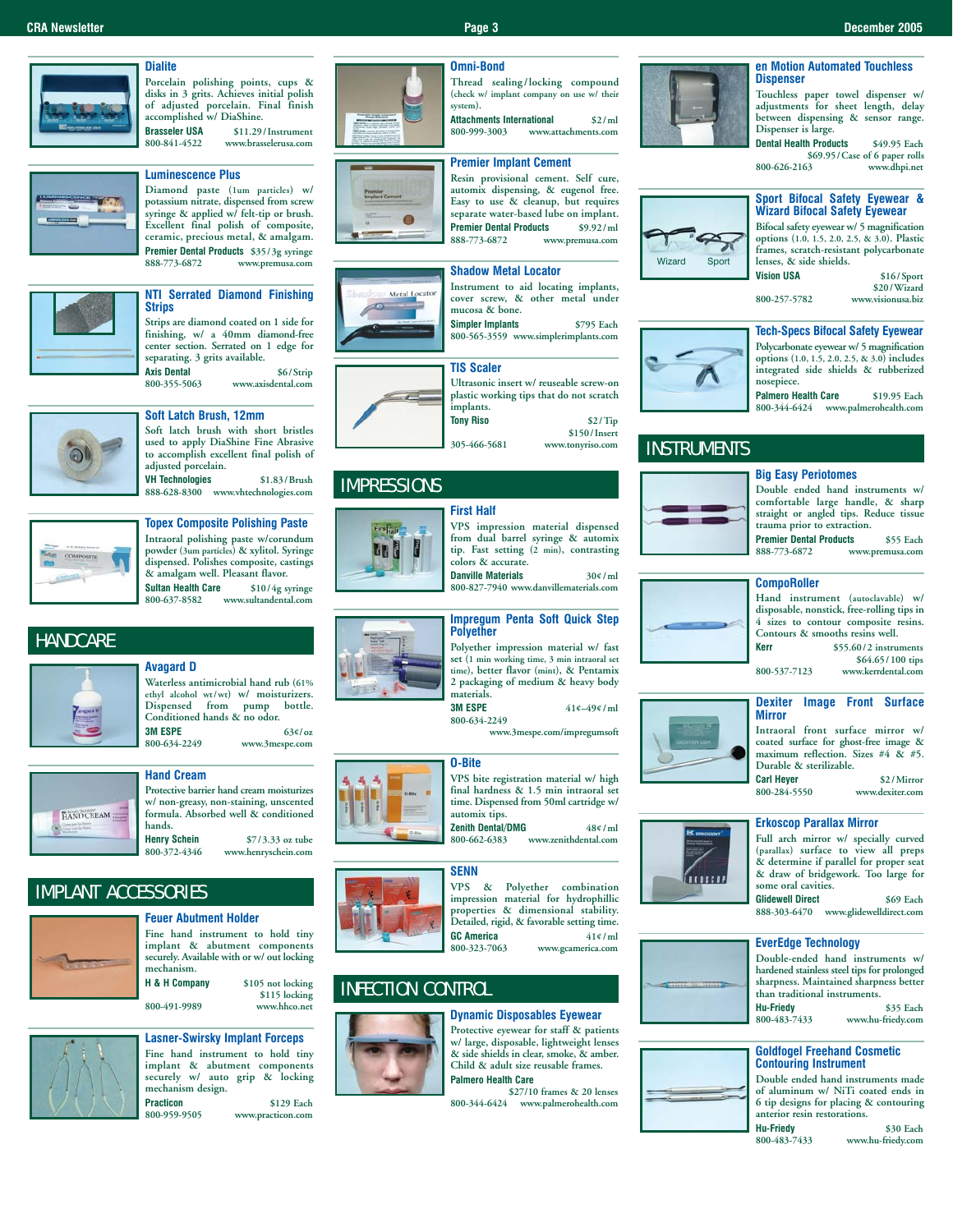# **OptraContact**

**Hand instrument w/ unique bifurcated**

**end to achieve tight proximal contacts. 2 sizes (molar & premolar). Creates good contacts, but some found residual holes**

**hard to fill. Ivoclar Vivadent \$72/Set 800-533-6825**

**www.ivoclarvivadent.us.com**



# **XP Technology Instruments Double-ended curettes made of patented**

**hardened stainless steel w/ titanium nitride surface. Prolonged sharpness, thin blade, & comfortable handle. American Eagle Instruments** \$44 Each<br>800-551-5172 www.am-eagle.com **800-551-5172 www.am-eagle.com**

# **MAGNIFICATION**



**MEDICAMENTS** 

**Canker Cover** 

### **SheerVision Surgical Loupes Flip-up loupes w/ 2.5X magnification in light or ultralight weight titanium**

**frames. Good optics & magnification. Attractive colors & good price. SheerVision** \$695 Each<br>877-678-4274 www.sheervision.com

**Adhesive patch covers & protects aphthous ulcers for up to 8 hours while dissolving. Less helpful in the mucobuccal fold. Quantum Health \$1/Patch 800-448-1448 www.quantumhealth.com**

**877-678-4274 www.sheervision.com**



# **while re-capping. Disposable or can cold disinfect. Easy to use & worked well for most. VibraJect** 53¢ Each<br>800-277-0073 www.vibraject.com

**Vibrashield**

**NeoDrys**

**Absorbent granules in color coded pad**

**800-277-0073 www.vibraject.com**

**800-235-1863 www.neodrys.com**

# nada nada est.

**Medium grit pumice, pre-mixed in unit-dose cups. No flavors, dyes, oils, glutens, or fluoride. Excellent for patients** who desire additive free products.<br>**Preventech** 16<sup>¢</sup>

# **ProphyAir**



 $\blacksquare$ 

**Prophy handpiece w/ air motor & swivel. 2 styles (AP44 for disposable angles & AP64 for disposable cups). Small size was comfortable, lightweight, & quiet.** 

### **Pumice Preppies**



**Medium-grit pumice pre-mixed in unit-dose cups. No flavors, dyes, oils, glutens, or fluoride. Excellent for patients who desire additive free products.**

**800-637-8582 www.sultandental.com**

**Glass fiber resin post in 2 styles, both with retentive features, & HP w/ arrowhead coronal portion. Potential for excellent esthetics, & good radiopacity. Axis Dental** \$10/Post \$800-355-5063 www.axisdental.com

**800-355-5063 www.axisdental.com**

# **tissue following many dental procedures.**<br>**Sunstar Butler**  $$675/4$  oz bottle

**Rincinol**

**Canker Cover**

**800-528-8537 www.sunstarbutler.com**

**Sunstar Butler \$6.75/4 oz bottle 75¢/0.3 oz pouch**

**Viscous oral rinse coats & adheres to mucosal surface providing relief of lesion pain. Excellent to soothe soft**



# **Viroxyn**

**0.13% benzalkonium chloride in alcohol base dispensed onto herpetic lesion at earliest signs to reduce symptoms & aid healing, but stung open lesions. Quadex Pharmaceuticals**

**\$7.17/Unit-dose vial 877-825-7153 www.quadexlabs.com**

# **MISCELLANEOUS**



# **Multiflex Syringe Irrigation syringe w/ long, narrow, soft**

**tip for access. Autoclavable & color coded plungers. Excellent for perio or endo. Easy to use & holds 2.5 ml. Neo Dental International \$6/Syringe**

**800-720-0096 www.neodental-intl.com**



# **Proclean**

**Professional strength tarter & stain remover w/ fresh mint aroma, for dentures, partials, retainers & night guards. Effective & convenient packet dispensing of powder.**

**Premier Dental Products \$1.36/Packet 888-773-6872 www.premusa.com**



# **SonicTab**

**Ultrasonic cleaner concentrate in tablet form w/ 2-butoxy ethanol, boric acid, & sodium perborate active ingredients. Each tablet makes 1 gallon, has pleasant smell, & is easy to use.**<br>**JS Dental** \$1.20

**JS Dental** \$1.20/Tablet<br>800-284-3368 www.jsdental.com **800-284-3368 www.jsdental.com**

**What Is Debridement? Can't I Just Have My Teeth Cleaned?**

**Brochure (by Carol Tekavec CDA, RDH) on questions about regular cleanings vs. debridement, insurance coverage, & defines dental terms.**

**Stepping Stones to Success 70¢ Each 800-548-2164**

**www.steppingstonestosuccess.com**



**Glass fiber resin post in 2 sizes (1 & 3) both w/ taper. Potential for excellent esthetics, translucent, & good radiopacity. Ivoclar Vivadent 800-533-6825www.ivoclarvivadent.us.com**

# **ParaPost Fiber Lux**

**FRC Postec Plus**

**Glass fiber resin post w/ retentive features. Potential for excellent esthetics, uni-directional fibers aid light transmission through post, & good radiopacity. Coltene/Whaledent \$11/Post** 

**800-221-3046 www.coltenewhaledent.com**

# PREVENTIVE CARE

# ē

**Acclean Home Care Gel Prescription gel type dentifrice (1.1% NaF, 5000 ppm F). Mint flavor, blue color.**

**Henry Schein 9¢/ml 800-582-2702 www.henryschein.com**



**877-477-5486 www.iccare.net**



MOISTURE CONTROL

**isolation, comfortable & easy to use.**<br>**Ivoclar Vivadent** \$1.09 Each **Ivoclar Vivadent 800-533-6825 www.ivoclarvivadent.us.com Vital Gauze**

**2"x 2" 4-ply sponge of non-woven, unfilled, non-linting blend of viscose (70%) & polyester (30%). Absorbent & soft.** (Formerly Safe Gauze 3D.)<br>**Medicom** 1¢/2"x **Medicom 1¢/2"x 2" sponge 800-308-6589 www.medicom.com**

# ORAL SURGERY

Safe, Gause, 3.D.



**PERIOGLAS** 

 $-1.4$ 

**BD Bard-Parker Protected Blade Safety scalpel w/ unique disposable cartridge (blade & sheath) & re-usable handle.** Safe & easy to use.<br>**Crosstex International** \$44/Handle **Crosstex International \$2/Blade**

**800-223-2497 www.crosstex.com**

# **Perioglas**

**Resorbable synthetic bone graft material in unit dose cup w/ syringe for delivery. Easy-to-use dispensing &** delivery, & packs well.<br>Sunstar Butler **Sunstar Butler** \$60/Application<br>800-528-8537 www.sunstarbutler.com

**800-528-8537 www.sunstarbutler.com**

# **Technocut Plus**

**Scalpel w/ retractable, non-removable stainless steel safety blade for single patient use. Packaged sterile in 4 sizes (10, 11, 12, & 15). Myco Medical** \$1.20 Each<br>800-454-6926 www.mycomedical.com

**800-454-6926 www.mycomedical.com**

# PATIENT EDUCATION





**POSTS** 

# **Plastic shield placed on needle cap to prevent accidental needle sticks**

 $\bullet$ 

**old cosmetic restorations.**<br>**IC Care IC Care 70¢/2g cup**<br>877-477-5486 **www.iccare.net** 

PERIO & ORAL HYGIENE

**CPR**

Sit

**Nada Pumice Paste**

**1um aluminum oxide, pre-packaged polish for composite & porcelain final polishing or full mouth prophylaxis. Improves luster on**

**Preventech** 16¢/Cup<br>800-474-8681 www.preventech.com **800-474-8681 www.preventech.com**





**desire additive-free products. Whip Mix 31¢/Cup**<br>800-626-5651 **www.whipmix.com 800-626-5651 www.whipmix.com**

# **Topex Prep & Polish Paste**

**Sultan Health Care 24¢/Cup**

**Achromat & Achromat HP**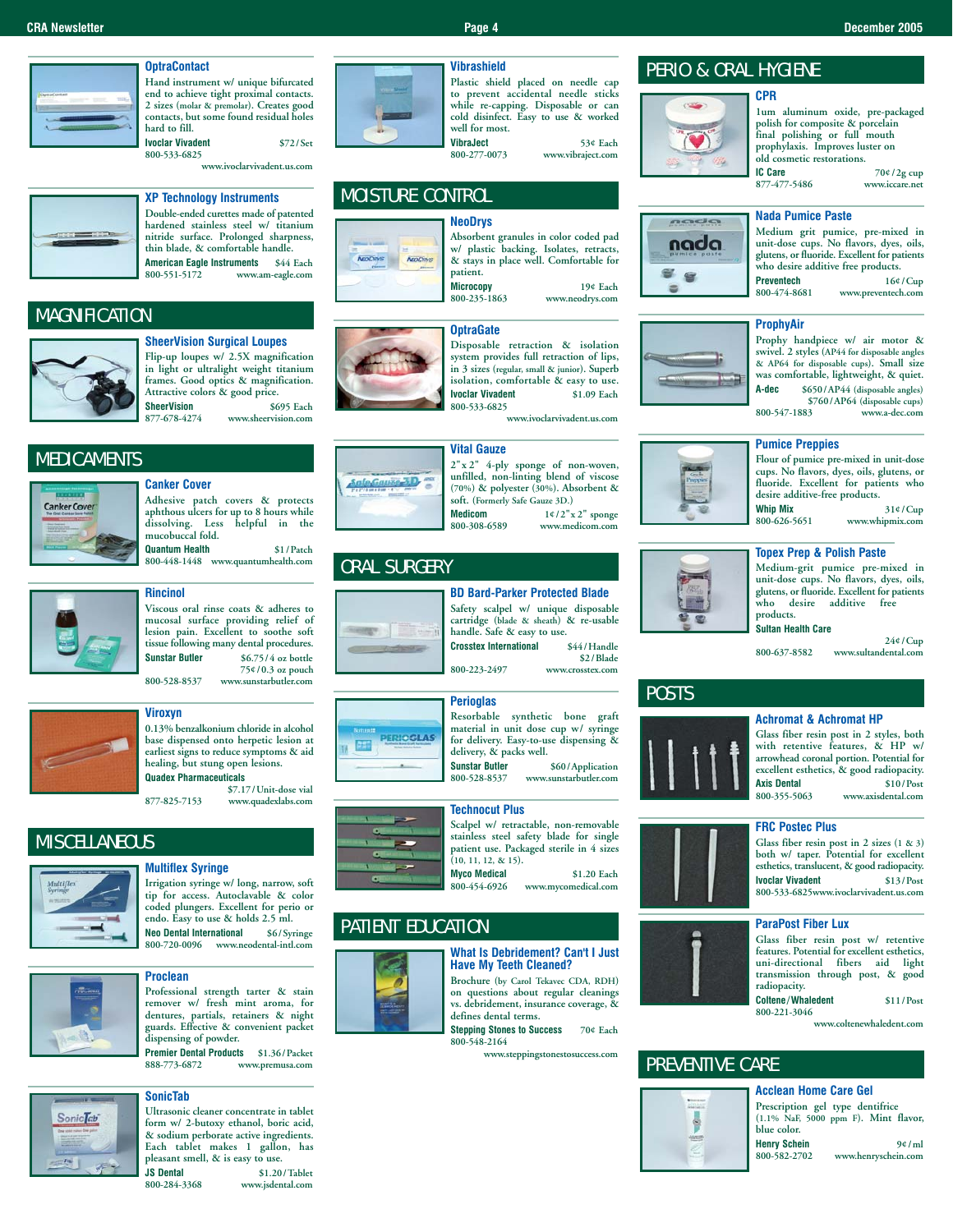### **CRA Newsletter Page 5 December 2005**

# **Cavarest**



**Prescription F gel non-abrasive (1.1%**

**NaF, 5000 ppm F). Mint or natural flavors. Apply with tray or brush on. Good consistency & flavors.**

**Omnii Oral Pharmaceuticals 10¢/ml 800-445-3386 www.omniipharma.com**



# **ControlRx**

**Prescription paste type dentifrice (1.1% NaF, 5000 ppm F) w/ microdent. Berry & vanilla-mint flavors, white color. Omnii Oral Pharmaceuticals 13¢/ml 800-445-3386 www.omniipharma.com**

# **Crest Pro-Health Rinse**

**OTC oral rinse w/ cetylpyridinium chloride (0.07%), alcohol free. May be used as pre-procedural or at-home rinse. Acceptable flavor, but leaves tissues blue temporarily. Procter & Gamble**

**\$.0043/ml (1.5L bottle) 800-543-2577 www.dentalcare.com**



# **Fluoridex Daily Defense (fruit & mint) Fluoridex Daily Defense Sensitivity Relief (mint)**

**Fluoridex Daily Defense Enhanced Whitening (mint) Prescription gel type dentifrice (1.1%**

NaF, 5000 ppm F). Blue-green color.<br>**Discus Dental** 9¢/ **Discus Dental 9¢/ml 800-422-9448 www.discusdental.com**



### **GUM Delicate**

**Hand brush w/ very small diameter bristles (0.004 inch) ideal for post oral surgery, perio scaling, grafts, implant & aphthous ulcer cases. Sunstar Butler** \$1.04 Each<br>800-528-8537 www.sunstarbutler.com

**800-528-8537 www.sunstarbutler.com**



# **Just For Kids**

**Brush-on fluoride gel for children** ≥**6 years old (0.4% Stannous F) in 3 excellent flavors (bubblegum, grape, fruit punch). Can cause superficial staining. Omnii Oral Pharmaceuticals 6¢/ml 800-445-3386 www.omniipharma.com**



# **NeutraGard Advanced**

**Prescription gel type dentifrice (1.1% NaF, 5000 ppm F). Cinnamon, mixedberry, & wintermint flavors, white color. Pascal 13¢/ml**<br>800-426-8051 **www.pascaldental.com 800-426-8051 www.pascaldental.com**



# **PreviDent 5000 Booster Prescription liquid-gel type dentifrice**

**(1.1% NaF, 5000 ppm F). Fruit & spearmint flavors, blue color. Distributor: Sullivan Schein 6¢/ml 800-372-4346**

**www.colgateprofessional.com Manufacturered by Colgate Oral Pharmaceuticals**



# **PreviDent 5000 Plus**

**Prescription gel type dentifrice (1.1% NaF, 5000 ppm F). Fruit & spearmint flavors, blue color. Distributor: Sullivan Schein 16¢/ml 800-372-4346**

**www.colgateprofessional.com Manufactured by** 

**Colgate Oral Pharmaceuticals**



**THERAS**  $\overline{\mathbf{5}}$  =

骤

**Prescription gel type dentifrice (1.1% NaF, 5000 ppm F) without sodium lauryl sulfate. Cherry-limeade, coolmint, redberry & vanilla-mint flavors, white color.**

### **SootheRx Prescription dentifrice program**

**reduces dentinal hypersensitivity w/ NovaMin (calcium sodium phosphosilicate) to occlude open tubules. Effective for most. Omnii Oral Pharmaceuticals**

# **\$27/6 month supply**

**800-445-3386 www.omniipharma.com**

# **TheraMints**



**Mints w/ 100% xylitol sweetener in 2 flavors (mint & fruit). Helpful for xerostomia, diabetic & high caries patients. Good flavors, & convenient packaging (bulk jar of 520 w/ pocket tin). Omnii Oral Pharmaceuticals 3¢/Mint 800-445-3386 www.omniipharma.com**

# **TheraSpray**

**Mouth spray dispensed from purse or pocket-sized pump to stimulate saliva flow. Available through DDS or from Omnii as online purchase. Omnii Oral Pharmaceuticals**

**\$2.75/18ml bottle**

**800-445-3386 www.omniipharma.com**

### **Topex Take Home Care (cool mint) Topex White Care-Post Whitening (raspberry)**

**Prescription gel type dentifrice (1.1% NaF, 5000 ppm F). Take Home Care is blue color & Whitening is off-white color.**

**Sultan Health Care 10¢/ml**<br>800-637-8582 **www.sultandental.com 800-637-8582 www.sultandental.com**

# **VarnishAmerica**

**5% sodium fluoride varnish in unit-dose packs (0.25ml & 0.4ml) w/ applicator brush. Good flavors (bubblegum & raspberry), designed not to separate. Clear when applied.**

**Dental America Supply 84¢/0.4ml pack 800-523-0191 68¢/0.25ml pack www.medicalproductslaboratories.com**

# PROSTHODONTICS, FIXED

# **Captek**



**PFM gold system w/ air & pressure adapted substructure & Jensen Creation hand-layered ceramic, for single units or bridges. Currently in CRA clinical evaluation.**

**Precious Metals**

**Cost is lab & case dependent**<br>800-921-2227 www.captek.com **800-921-2227 www.captek.com**

# **Ceramco 3**



### **PFM system w/ metal lost wax cast substructure & SoftWear hand-layered ceramic, for single units or bridges. Currently in CRA clinical evaluation. Dentsply Prosthetics**

Cost is case & lab dependent<br>800-243-1942 www.ceramco.com **800-243-1942 www.ceramco.com**

# **Cercon Zirconia**

**All-ceramic system w/ milled soft zirconia internal & Ceramco PFZ hand-layered ceramic, for single units or bridges. Currently in CRA clinical evaluation.**

# **Dentsply Prosthetics**

**Cost is case & lab dependent**<br>800-243-1942 www.ceramco.com **800-243-1942 www.ceramco.com**

### **Everest**

**All-ceramic system w/ milled hard zirconia internal & GC Initial handlayered ceramic, for single units or bridges. Currently in CRA clinical evaluation.**

**KaVo Cost is case & lab dependent 800-323-8029 www.kavousa.com**

# **GingiBRAID+**

**Retraction cord facilitates faster wetting, resulting in faster memory loss & easier placement. Available in 4 diameters, & as impregnated or nonimpregnated cord. DUX Dental**

**\$11.50/Bottle of 6 feet impregnated**  \$8.85/bottle non-impregnated<br>800-833-8267 www.duxdental\_com **800-833-8267 www.duxdental .com**

### **Embrace Wetbond Restoration & PFM Repair Kit**

**Five component kit for intraoral resin repair of porcelain, resin, & all-metal restorations w/ fewer components. Organized & easy, but long term durability being established.**

**Pulpdent \$109/Kit 800-343-4342 www.pulpdent.com**

### **Lava Crowns & Bridges System**

**All-ceramic system w/ milled soft zirconia internal & Lava Ceram handlayered ceramic, for single units or bridges. Currently in CRA clinical evaluation.**

**3M ESPE Dental**

### Cost is case & lab dependent<br>800-634-2249<br>gypsys<sup>3</sup>mesne.com **800-634-2249 www.3mespe.com**

# **Pulse Interface**

**PFM system w/ metal lost wax cast substructure & Pulse Interface pressed ceramic, for single units or bridges. Currently in CRA clinical evaluation. Jensen Industries**

**Cost is case & lab dependent 800-243-2000 www.jensenindustries.com**

### **Wol-Ceram**



**Xpdent Cost is case & lab dependent** www.xpdent.com

# PROSTHODONTICS, REMOVABLE

# **UFI Gel SC**



**Denture soft reline, automix, A-silicone, for direct & indirect use. Easy, quick, but difficult for some to trim. Voco** \$1.79/ml<br>888-658-2584 www.voco.com **888-658-2584 www.voco.com**

**Pro-Den Rx 1.1% Plus**